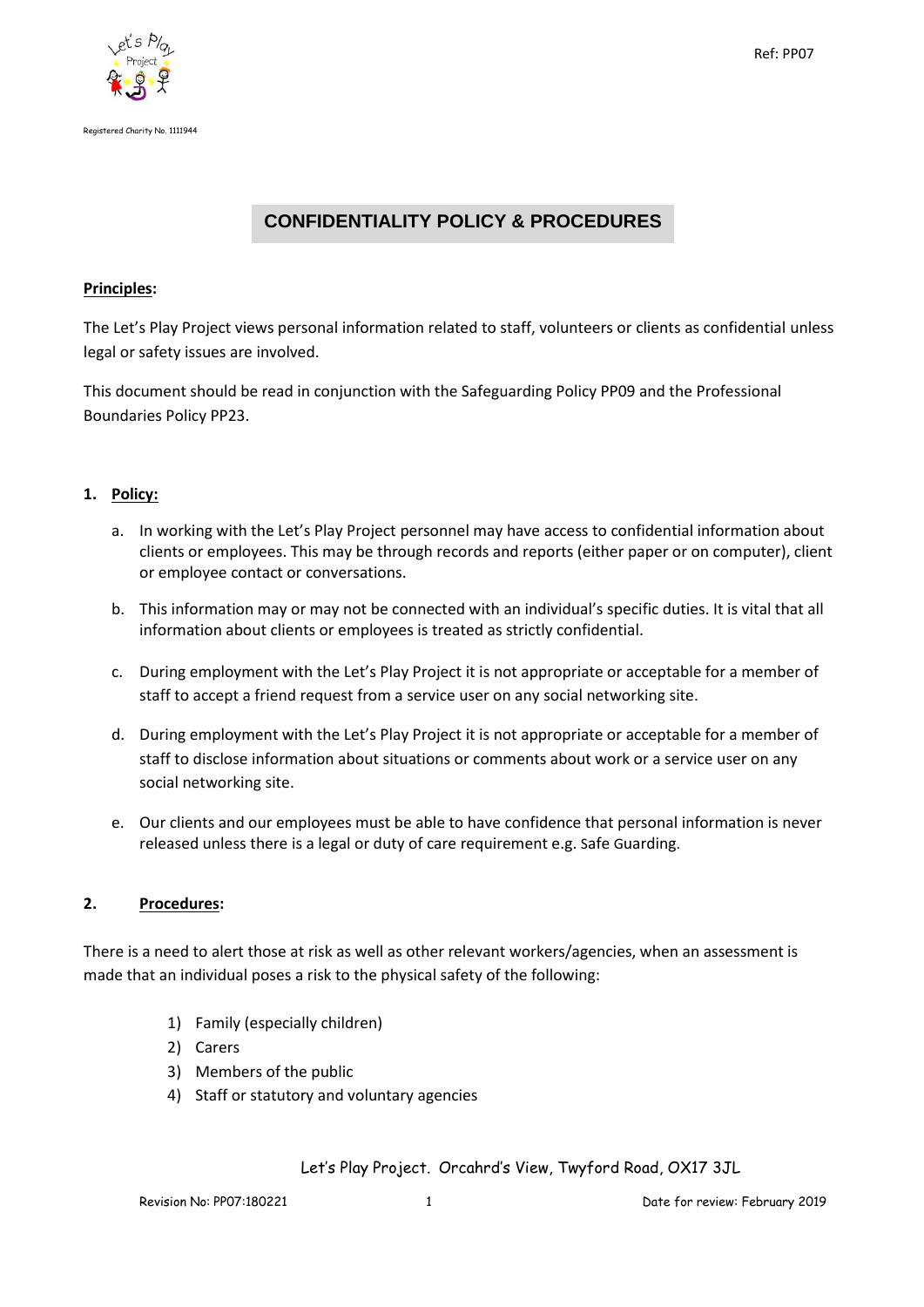

- a. In these cases the matter should be referred to the Co-ordinators and Manager. The Trustee with responsibility for staffing will also be informed.
- b. We expect all employees and volunteers, whether employed on a permanent, temporary or casual basis to maintain the confidentiality and security of information and to take all necessary steps to ensure this, including signing the necessary forms. Individuals may be personally liable for any breach of confidentiality.

**3. The Agreement** (**Appendix A**), which all trustees, staff, volunteers and placement students should sign prior to joining Let's Play to confirm the acceptance of responsibility to maintain the confidentiality of client and/or employee information is attached:

Let's Play Project. Orcahrd's View, Twyford Road, OX17 3JL